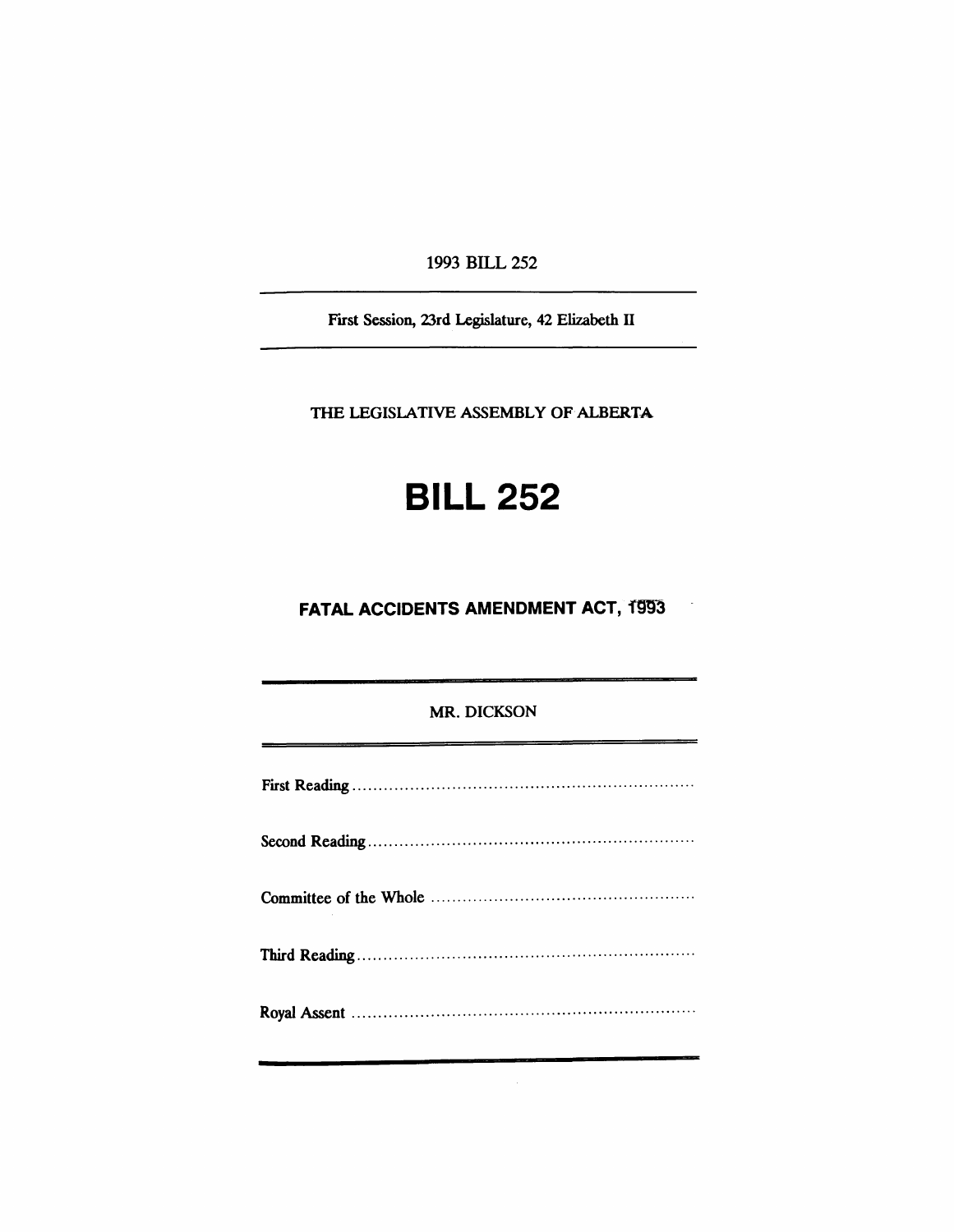*Bill* 252 *Mr. Dickson*

## **BILL 252**

#### 1993

#### **FATAL ACCIDENTS AMENDMENT ACT, 1993**

*(Assented to* , 1993)

HER MAJESTY, by and with the advice and consent of the Legislative Assembly of Alberta, enacts as follows:

*1 The Fatal Accidents Act is amended by this Act.*

*2 Section* 1 *is amended by adding the following after subsection (a):*

(a.I) "cohabitant" means a person of either sex who lived with the deceased for the 3 year period immediately preceding the death of the deceased and was during that period in a relationship to the deceased which was or was the equivalent of a spousal relationship.

*3 Section* 7 *is repealed and the following is substituted:*

7 Where an action has been brought under this Act, the damages that may be awarded include:

(a) actual expenses reasonably incurred for the benefit of the deceased person between the time of injury and death,

(b) a reasonable allowance for travel expenses incurred in visiting the deceased between the time of the injury and the death,

(c) the reasonably necessary expenses of the funeral and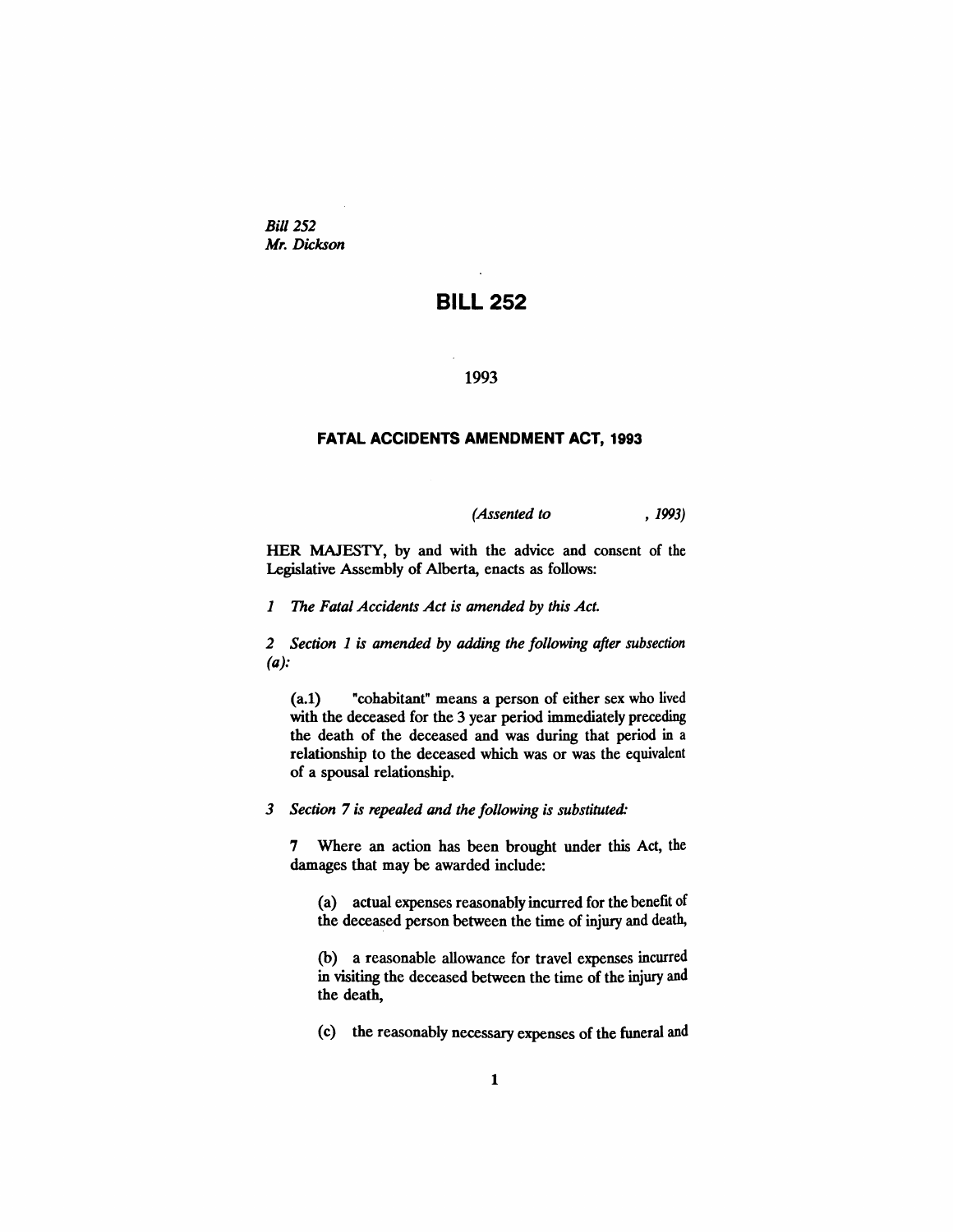## **Explanatory Notes**

*1 This Bill will amend Chapter F-5 of the Revised Statutes of Albena 1980.*

*2 This amendment will expand the definition ofcohabitant, expand the list ofallowable expenses, increase the provisions on pecuniary damages in the event ofdeath and allowfor an automatic review mechanism to examine* the *damage* awanl *on a regular basis.*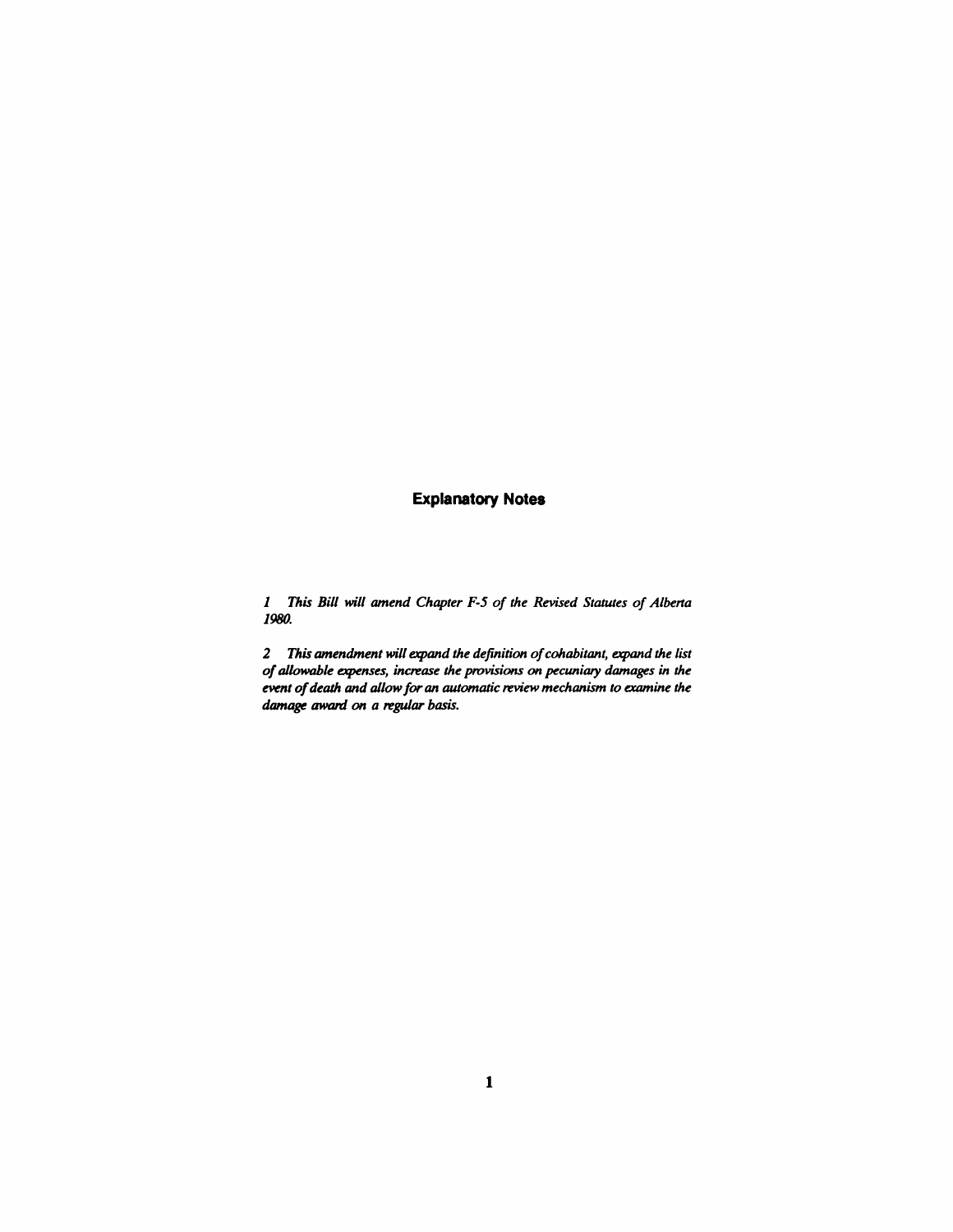disposing of the body, including things supplied and services rendered in connection therewith, and

(d) fees paid for grief counselling provided to any claimant,

if those expenses were incurred by any of the persons by whom or for whose benefit the action is brought.

*4 Sections* 14(2), 14(3) *and* 14(4) *are repealed and the following is substituted:*

(2) If an action is brought under this Act, the court shall, without reference to any other damages that may be awarded and without evidence of damage, give non-pecuniary damages for grief and loss of the guidance, care and companionship of the deceased person of

(a) \$40,000 to the spouse or cohabitant of the deceased person,

(b) \$40,000 to the parent or parents of:

(i) the deceased minor child, or

(ii) the deceased unmarried child who died when 18 years of age or older and who had not reached his or her 26th birthday,

to be divided equally if the action is brought for the benefit of both parents, and

(c) \$25,000 to each child of the deceased person who, at the time of the death of the deceased person, is:

(i) a minor, or

(ii) unmarried and 18 years of age or older and who has not reached his or her 26th birthday,

but if there are 3 or more such children, \$50,000 to be divided equally among the children.

(3) Notwithstanding subsection (2), the court shall not award non-pecuniary damages for grief and loss of guidance, care and